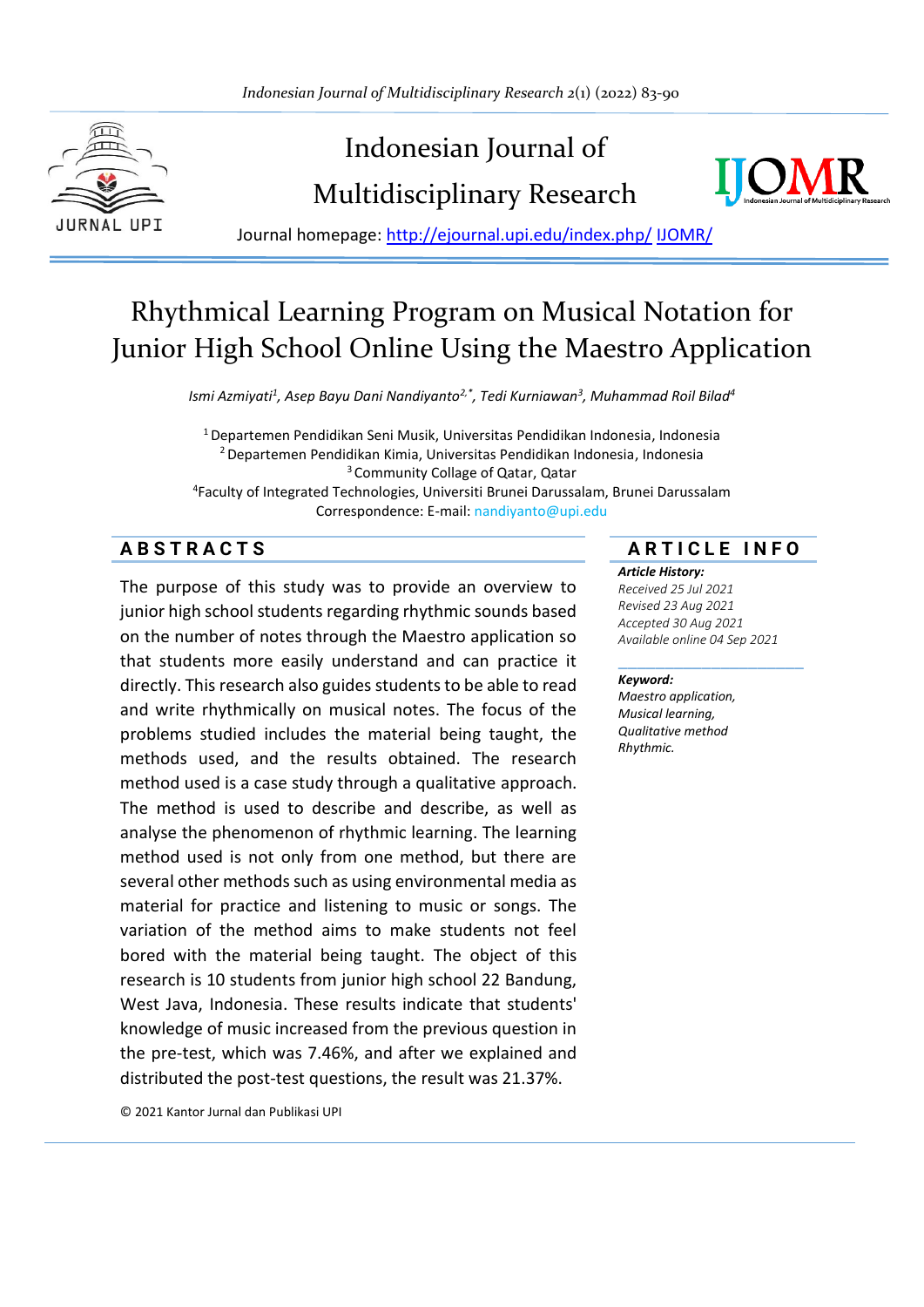#### **1. INTRODUCTION**

Corona virus COVID 19 is hitting the world right now, Corona virus is a large family of viruses that cause disease in humans and animals. In humans, it usually causes respiratory tract infections, ranging from the common cold to serious diseases such as Middle East Respiratory Syndrome (MERS) and Severe Acute Respiratory Syndrome (SARS). This virus was first reported to the WHO on December 31, 2019 and the first country to be confirmed was China, to be precise in the city of Wuhan, Indonesia is no exception, Indonesia has also become part of one of the countries affected by the COVID-19 coronavirus pandemic, this is confirmed after President Jokowi and Minister of Health Terawan Agus Putranto, on Monday, March 2, 2020, which stated that 2 Indonesian citizens from Depok were positively infected with the Corona Covid 19 Virus and were being treated at the Prof. Infectious Disease Hospital. Dr. Sulianti Saroso, North Jakarta (Pakpahan & Fitriani, 2020).

Almost all activities have been suspended and this policy is called PSBB. PSBB itself stands for Large-Scale Social Restrictions. This matter is one of the government's strategies in preventing the corona virus. PSBB can help prevent the spread of the corona virus to a certain area, so that people living in an area are expected to be able to protect from the fastspreading epidemic. This policy can only carried out by the government by first conducting a thorough examination of the previously strict to some territory and considering the consequences thoroughly, both economically and socially (Nasruddin & Haq, 2020).

One of the biggest impacts due to the PSBB rules is in the education sector. Regulations issued by the government require educational institutions to carry out their activities online. This makes it difficult for students to grasp the material given by the teachers.

Online learning is a learning system that is not done face-to-face, but uses a platform that can help the teaching and learning process that is carried out even though it is distanced (Handarini & Wulandari, 2020). The internet facility greatly facilitates the learning process so that the learning materials delivered by lecturers to students are better. The internet is a computer network that is only intended in a corporate or institutional environment. Through the internet we can easily get various information that may be needed during the online learning process. The facilities provided on the internet can also assist teachers in providing material to students such as via Zoom, What Sapp, YouTube, etc. (Ferdiansyah *et al*., 2021).

The process of learning music should be done directly so that it can be easily understood by students. However, in the current situation, most teachers have to use the internet by teaching using applications. The online music learning process does sometimes experience many obstacles so that many of the students finally cannot understand the material presented. But no one has researched about the rhythmical learning program on musical notation for junior high school online using the maestro application.

Creativity is a feature of human life. In order for this creative ability to be nurtured and developed, supporting conditions are needed. If managed properly, education in schools will be able to function as a means for fertilizing and developing creativity. Therefore, teachers as the spearhead of education must be equipped with adequate skills regarding how their students learn. With this ability, it is hoped that students' creativity can be stimulated and finally students will have the ability to solve problems creatively (Yosep, 2004).

As Don Schlitz explains, music enhances whole learning curriculum, because music is an integral component of the historical era, so that music provides an effective approach to identify issues, behaviours, events, and values over a period of time certain (Yuwono, 2016). Therefore, this time the Rhythmic Learning Program provides different teaching using the Maestro application so that students do not get bored easily in learning and can easily read and write notes using the application.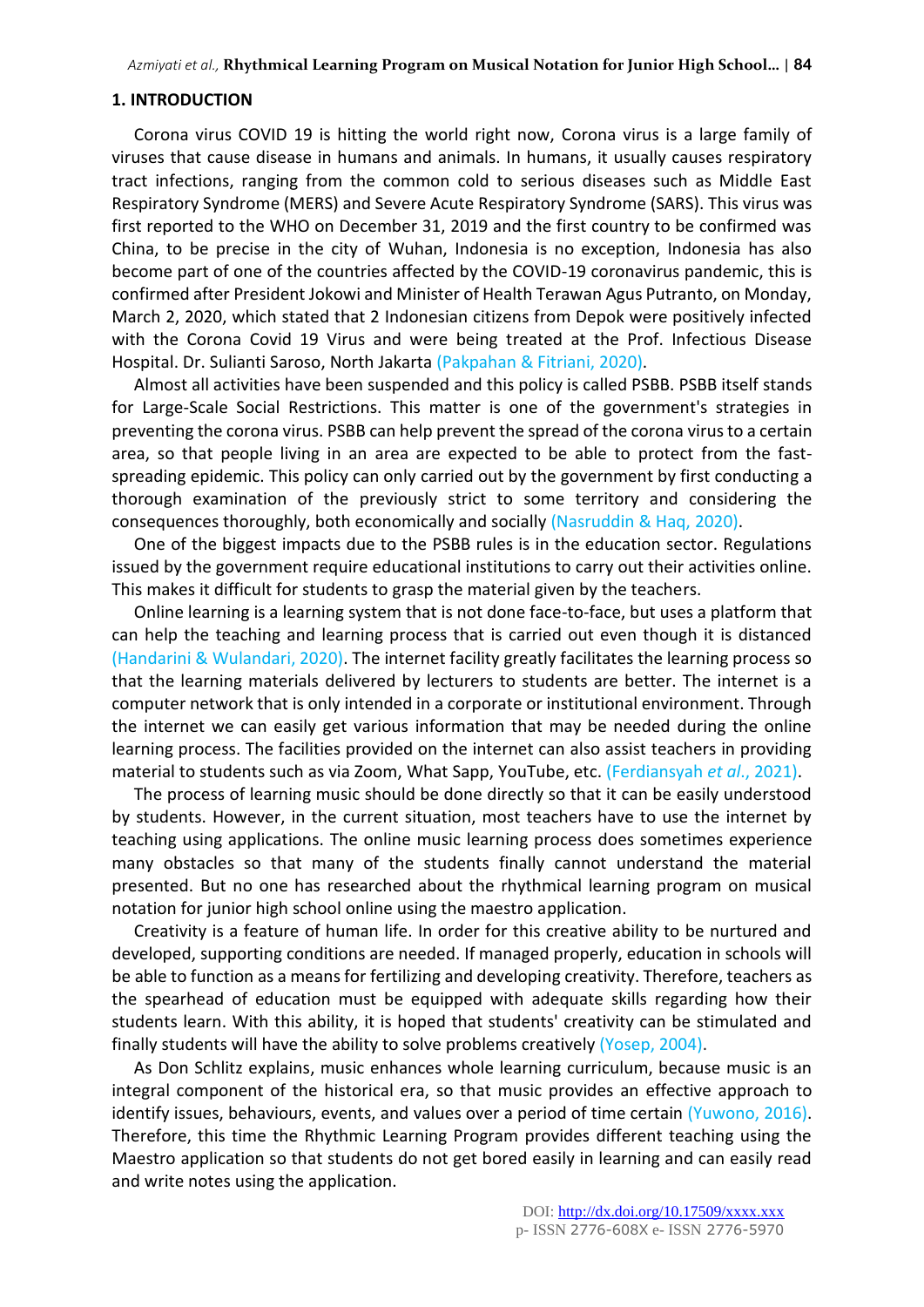States that basically, the purpose of music education at all levels is the same. Music learning in schools has the objectives to: (1) foster a sense of art at a certain level in each child through the development of musical awareness, the ability to express himself through music, thus enabling children to develop sensitivity to the world around them; (2) develop the ability to assess music through intellectual and artistic in accordance with the culture of the nation; and (3) can be used as a provision to continue their studies to higher music education. Therefore, the provision of music education must be applied from an early age so that it can develop children's talents when they grow up (Wicaksono, 2009).

From this description, in the teaching and learning process at school, students must gain musical experience such as singing, playing musical instruments, listening to songs and even writing notations on music so that children can know the basic theory of music.

There are several applications in the play store that can practice how to enter notation on musical notes, one of which is the Maestro application. In this application, there are quite complete features in music such as, score lines, clefs, number of notes, variations, techniques, even being able to directly write lyrics, etc. In this application students can also directly listen to the work they have made and of course all the features can be used for free. The Maestro application itself is an application from Future Sculptor which is an Android developer that has been active since 2016. Maestro Music Composer is included in the Music and Audio category.

The purpose of this study is to provide an overview to students about the rhythmic sounds on musical notes according to the number of notes through the Maestro application on Android. By using a descriptive analysis method through a qualitative approach, it is expected to be able to describe and describe and be able to analyse the phenomenon of rhythmic learning through pre-test and post-test given to students.

#### **2. THEORETICAL FRAMEWORK**

Based on the National Education Standards Agency, the purpose of arts and culture education at the basic education level in the unit level curriculum is for students to have the ability to understand the concept and importance of cultural arts, display an attitude of appreciation for arts and culture, and display creativity through art. Culture, and display participation in cultural arts at the local, regional and global levels. It can be understood that music learning in schools is a teaching and learning process that provides musical experiences and develops the creativity that exists in students.

Learning is a learning system/process planned, implemented, and evaluated. Systematically so that learner can reach the goal learning effectively and efficiently (Rumapea, 2019).

Rhythm pattern is an orderly series of movements and is the basic element of music. Rhythm is formed from a group of sounds and silences, short in length in various times, forming a rhythm pattern and moving according to pulses in each swing of the bar (Fretisari & Munir, 2016).

In choosing learning media, it is known that there are three kinds of media feasibility, namely (a) practical feasibility, based on the ease of teaching materials using media, (b) feasibility technical, namely the potential of media related to media quality, (c) cost feasibility, which refers to the opinion that basically the characteristics of modern education are the efficiency and effectiveness of teaching and learning (Ghozali & Istiandini, 2014).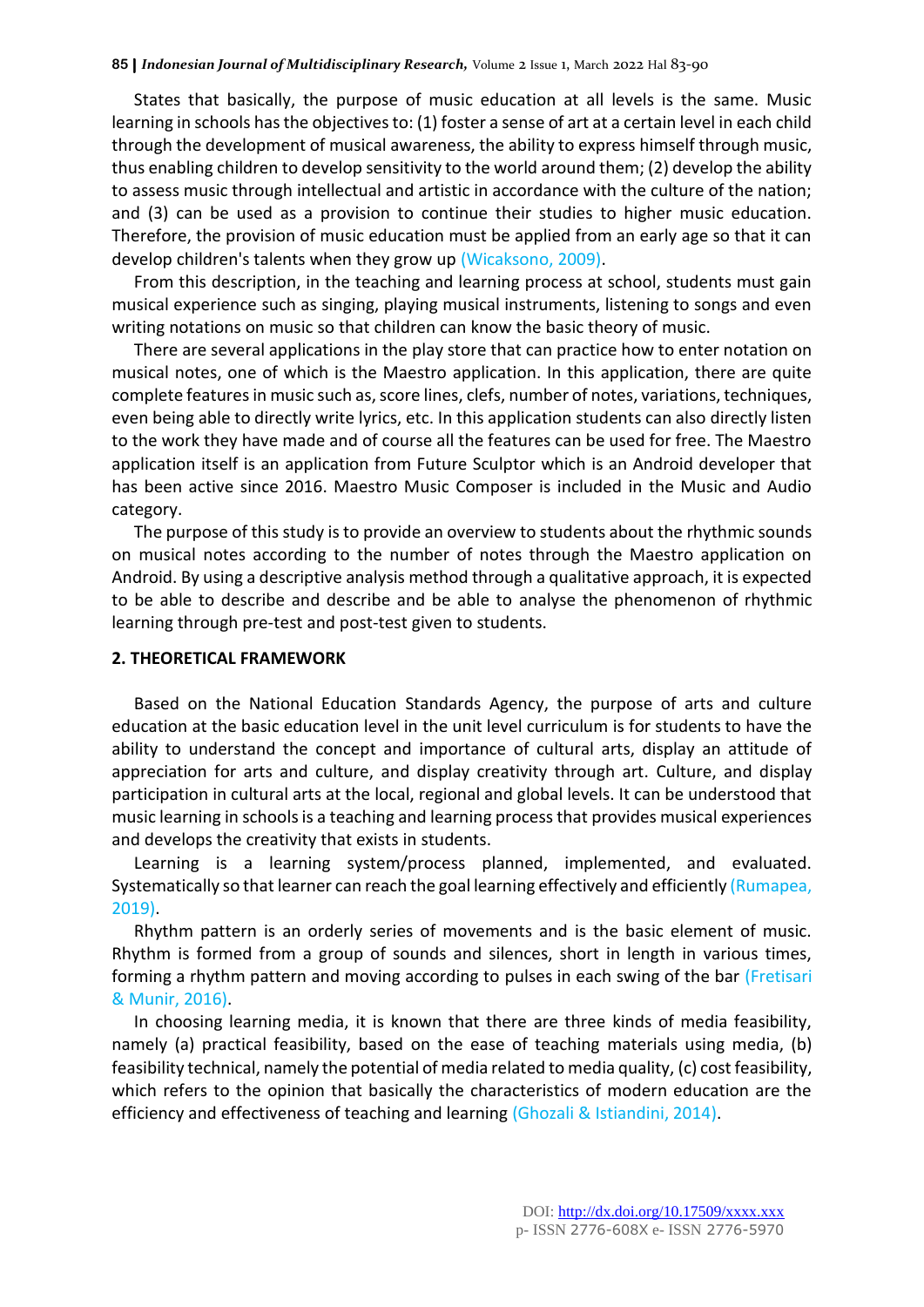#### **3. METHODS**

The method in this research is the case study method using a qualitative approach, namely analysing, describing, and summarizing various conditions, situations from various data collected in the form of interviews or observations about the problems studied that occur in the field (Winartha, 2006).

This case study method with a qualitative approach was given to 22 junior high school students in Bandung, West Java, Indonesia, totalling 10 children from 34 students.

Qualitative research terms originally based on observation qualitative as opposed to quantitative observation that qualitative methodology is a tradition particular in the social sciences which is fundamentally dependent on human observations and connect with people it is in his language and in the terminology. Qualitative research have characteristics or characteristics that differentiates it from other types of research others. In general the definition of research qualitative is a method multiple in focus, involving an interpretive and mandatory approach to each of the issues. This means qualitative research works in a natural setting, which seek to understand, give interpretation of the phenomena seen from the meaning people give to him (Gumilang, 2016).

Case studies are included in descriptive analysis research. Explaining the descriptive approach is an approach used to describe social situations that are examined clearly, comparative events from one social situation to another social situation or from a certain time to another time, or can find patterns the relationship between certain aspects with other aspects, so that hypotheses and theories can be found.

Descriptive method is a research method that seeks to describe and interpret objects according to what they are (Fretisari & Munir, 2016).

Qualitative research methods are research methods based on the philosophy of post positivism, used to examine natural objective conditions (as opposed to experiments) where we is the key instrument, sampling data sources is carried out purposively, namely: sampling which is based on certain considerations such as population characteristics or previously known characteristics and data collection techniques with triangulation. Data analysis is inductive/qualitative and qualitative research results emphasize meaning rather than generalization (Fretisari & Munir, 2016).

The case in this study refers to a group of students who do not understand the rhythmic musical notes and data collection techniques in this study, namely through the Google Form which contains Pre Test and Post Test questions given to students. In the pre-test and posttest given to junior high school students, there are questions that refer to their knowledge of music lessons that have been and have not been obtained so we can provide the material needed by students.

#### **4. RESULTS AND DISCUSSION 4.1. Demographics**

Demographics is a science that studies the problems and circumstances of population changes or in other words all matters relating to the components of these changes such as births, deaths, migration, so as to produce a condition and composition of the population according to a certain gender (Syarifudin, 2020).

This research was conducted in junior high school. After conducting a survey together with the music teacher at the school, 10 samples were taken from 35 students in one class and consisted of 5 boys and 5 girls. The students who were the sample of the study were grade IX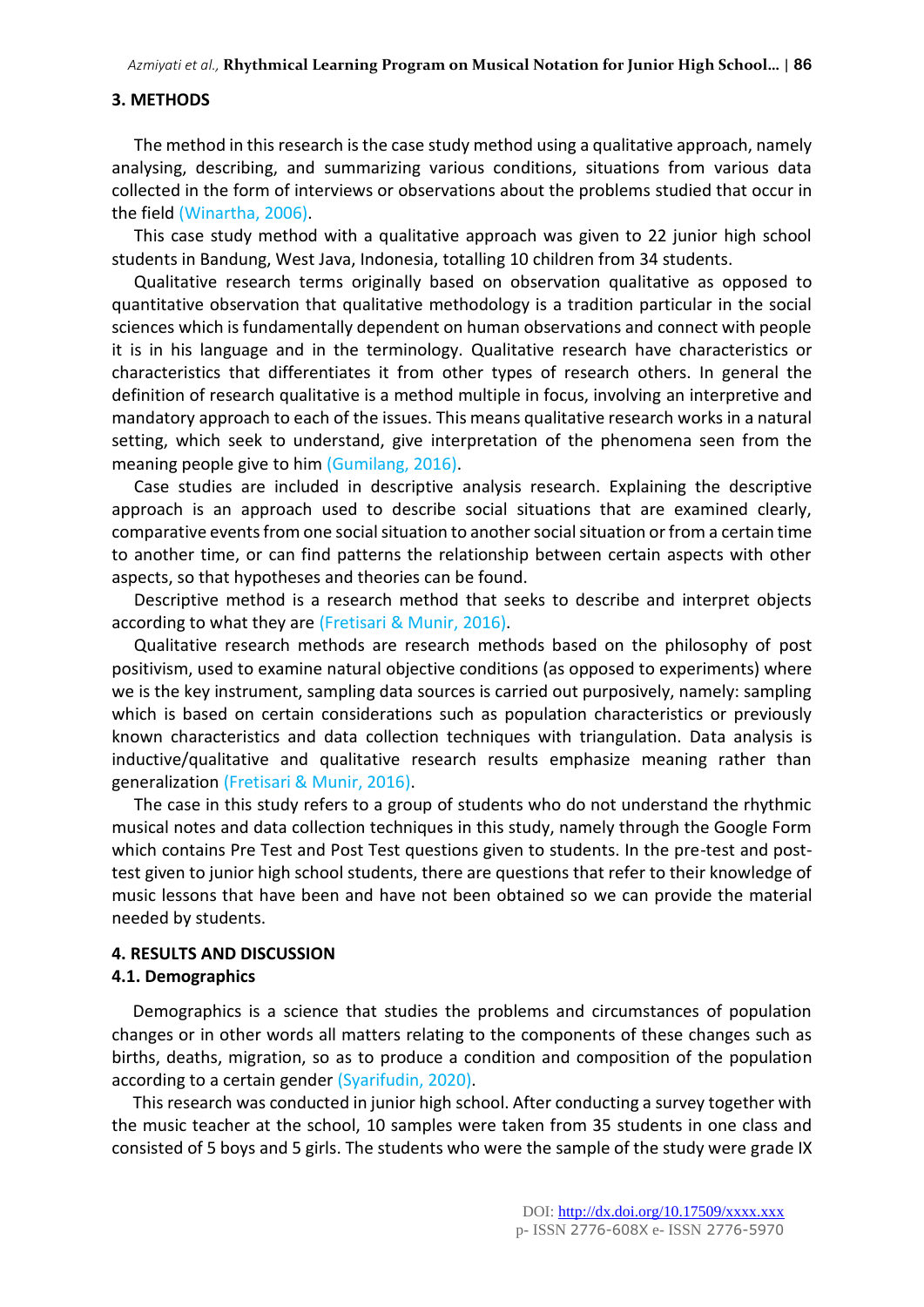students. Three out of ten students already understand the basics of music. Seven of them still do not know about the basics of music and only know the notation of numbers.

#### **4.2. Phenomena in the learning process**

From the demographic data of students, before the material was given and questions were only distributed via Google form, many students did not know about the basics of music, there were only a few students who knew how to read rhythmic notes on musical notes. After the pre-test was distributed, we then explained the material about rhythmic and maestro applications using power point.

The stages of learning carried out are as follows:

- (i) In the first introductory session, students seemed less enthusiastic in responding to any questions given. Only a few students responded to questions about their experiences in music.
- (ii) In the second session, after the presentation through power point, students gradually responded and began to be enthusiastic in receiving the material given. Which means, students begin to understand and take notes on each material.
- (iii) After getting a lot of enthusiasm from students, then proceed with more complex material and the results obtained are students are more active in responding. After getting a lot of enthusiasm from the students, it was continued with more complex lectures on how to read musical notes and an explanation of the maestro application. The results obtained are that students more active in responding and more and understand about the material given.
- (iv) After all the teaching sessions are completed, then an evaluation and repetition of the material is carried out to students so that students can remember again about the music material presented.

The results shown from the presentation using the maestro application media were quite satisfactory and received a good response from the students so that it increased students' knowledge about the basics of music and procedures for using the maestro application.

#### **4.3. Pre-test and Post-test results**

Learning at junior high school 22 Bandung, West Java, Indonesia is conducted online from grades VII, VII and IX. Students are given several pre-test questions via Google Form regarding what material they have learned about music that is shared through groups on the What Sapp application. After getting the results from the pre-test, we then carried out lectures on rhythmic sounds on musical notes and an explanation of the use of the maestro application using power point.

**Table 1** describes the questions and answers from the pre-test and post-test that have been distributed to students. This question is addressed to grade IX students from Junior High School 22 Bandung, Indonesia. Pre-test questions given to students in the form of basic questions about music and what music lessons have been obtained. After getting the results from 10 students, we then provided material through power points and maestro applications regarding music lessons that had not been obtained. After explaining the material, then we redistributed the questions via Google form to the 10 students in the form of a post-test so that we could understand what material the students needed. The results of the post-test showed an increase in students' knowledge of the basics of music. Quite a lot of students understand after explaining some of the material.

The results show several discussion points: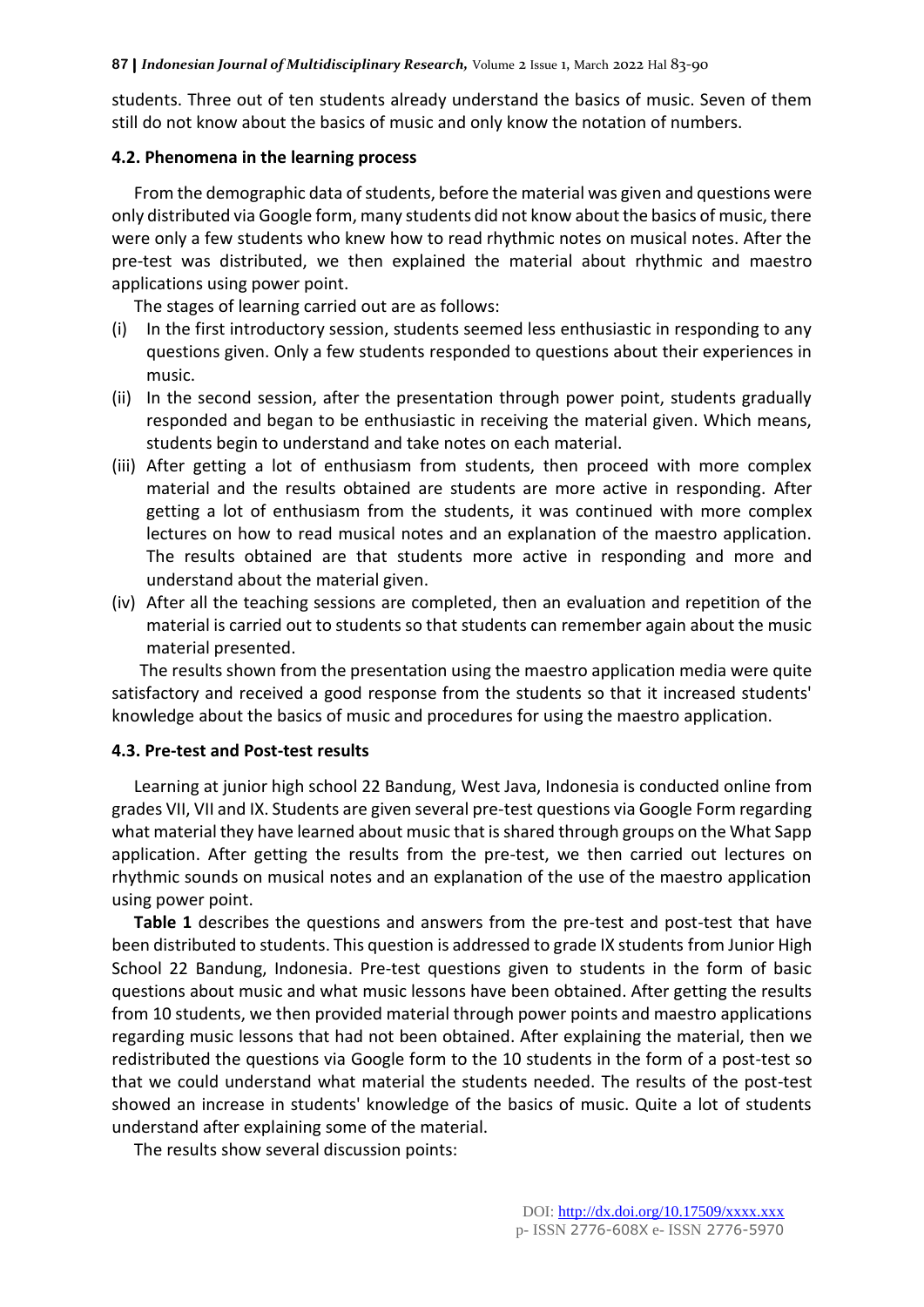- (i) In question number one, the results obtained after giving material on the basics of music are 10%
- (ii) In question number two, after the presentation of the numerical notes, 15% of the results were obtained.
- (iii) In question number three, the results obtained after giving material on musical notes are 15%
- (iv) In question number four, the results obtained after teaching about rhythmic are 10%
- (v) In question number five, the results obtained after teaching about how to read rhythmic on musical notes are 30%
- (vi) In question number six, after teaching about beats in music, the score is 20%
- (vii) In question number seven, after explaining the basics in music, the score is 10%
- (viii) In question number eight, after conducting online lectures to students, the figure is 10%
- (ix) In question number nine, after explaining the application that can be used to learn music, the figure is 20%
- (x) In question number ten, after an explanation regarding the maestro application is made, a figure of 30% is obtained.

These results indicate that students' knowledge of music increased from the previous question in the pre-test, which was 7.46%, and after we explained and distributed the posttest questions, the result was 21.37%. This shows that students' reading knowledge of rhythmic increases by 13.91%, which means online learning using maestro application media has a very positive impact on students' knowledge.

| No. | Question                                                         | <b>Pre-test</b> | <b>Post-Test</b> | Gain |
|-----|------------------------------------------------------------------|-----------------|------------------|------|
| 1.  | Have you ever studied the basics of music<br>before?             | 75%             | 85%              | 10%  |
| 2.  | Have you ever known and studied number<br>notation?              | 60%             | 75%              | 15%  |
| 3.  | Have you studied block notation before?                          | 60%             | 75%              | 15%  |
| 4.  | Do you know the rhythm in music?                                 | 70%             | 80%              | 10%  |
| 5.  | Can you read the rhythm of musical notes?                        | 50%             | 80%              | 30%  |
| 6.  | Have you ever heard of beats in music?                           | 70%             | 90%              | 20%  |
| 7.  | Do you want to deepen your knowledge<br>about music?             | 90%             | 100%             | 10%  |
| 8.  | Are online music lessons well understood?                        | 85%             | 95%              | 10%  |
| 9.  | Can music lessons using apps increase your<br>interest in music? | 70%             | 90%              | 20%  |
| 10. | Do you know what a maestro app is?                               | 50%             | 80%              | 30%  |

**Table 1**. Students' pre-test and post-test results.

### **5. CONCLUSION**

The conclusion of this study is that there are still many junior high school students who do not even know how to read musical notes which can be seen from the results of the pre-test and post-test. Therefore, music learning media must be made as attractive as possible during online learning so that students can easily digest the material provided. Learning through the maestro application can increase students' knowledge about rhythmic reading and can practice it directly. From the maestro application also students can try some features on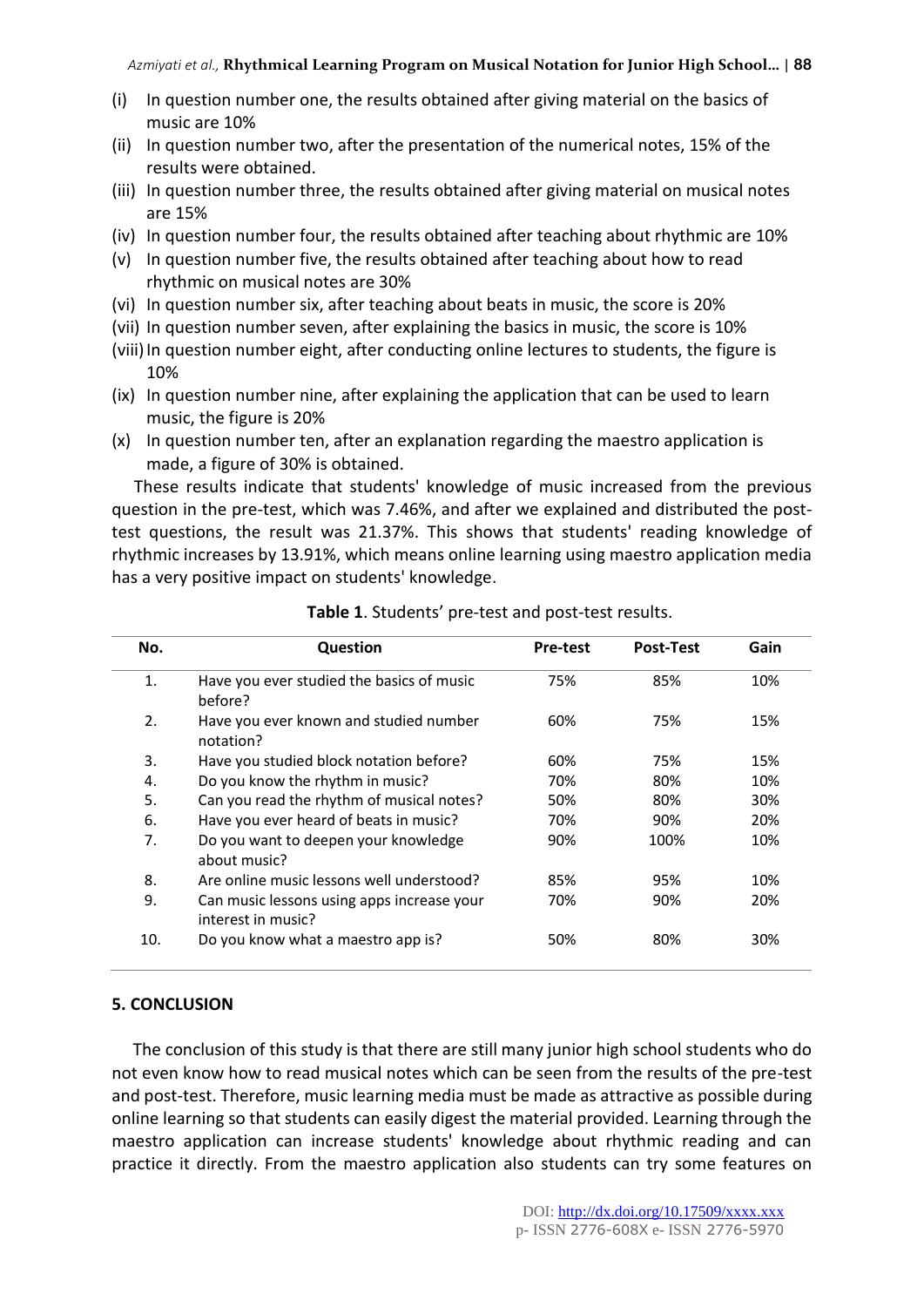musical notes. In this pandemic period, music learning which is mostly done with practice will be easy for students to do and students can hone their talents in making their own music with the basics of music that have been obtained.

From online learning using this maestro application, students now know more and can read rhythmic notes on musical notes. Not only reading, students are also able to copy their own musical works that have been exemplified.

The results obtained from this study are seen from the difference in students' knowledge after getting the rhythmic reading material on musical notes which is now increasing compared to before the material explanation was carried out. This result is evident from the increasing number of percentage gains from pre-test to post-test

#### **6. ACKNOWLEDGMENT**

We acknowledged Bangdos, Universitas Pendidikan Indonesia. We thank to Neneng Rohayati, S.Pd., and Nurul Fitri, S. Pd. from junior high school 22 Bandung, West Java, Indonesia. This study is a part of community service (Program: community service program Tematik Literasi 2021 (26 August- 26 Sept 2021) kel 21) Lembaga Penelitian dan Pengabdian Masyarakat (LPPM), Universitas Pendidikan Indonesia. We also thank to Kantor Jurnal dan Publikasi, Universitas Pendidikan Indonesia. We thank to Nissa Nur Azizah, Dwi Fitria Al Husaeni, Muktiarni, S.Pd., M.Pd., Rina Maryanti, S.Pd., M.Pd., and Asri Wibawa Sakti, M.Pd.

### **7. AUTHOR NOTES**

The authors declare that there is no conflict of interest regarding the publication of this article. The authors confirmed that the paper was free of plagiarism.

#### **8. REFERENCES**

- Ferdiansyah, F., Ambyar, A., Zagoto, M, M., and Putra, I, E, D. (2020). Pemanfaatan media pembelajaran berbasis e-learning dalam meningkatkan hasil belajar pada mata kuliah media pembelajaran musik. *Pendidikan Bahasa Sastra, dan Seni, 21*(1), 62-72.
- Fretisari, I., and Munir, A. (2016). Peningkatan keterampilan membaca pola ritme notasi balok dengan metode drill pada siswa SMP. *Jurnal Pendidikan dan Pembelajaran Khatulistiwa*, *5*(12), 4.
- Gumilang, G. S. (2016). Metode penelitian kualitatif dalam bidang bimbingan dan konseling. *Jurnal Fokus Konseling*, *2*(2), 2.
- Ghozali, I., and Istiandini, W. Peningkatan keterampilan membaca melodi sederhana dengan notasi balok menggunakan media rekorder sopran. *Jurnal Pendidikan dan Pembelajaran Khatulistiwa*, *3*(9), 3.
- Handarini, Ika, O., and Wulandari, S, S. (2002). Pembelajaran daring sebagai upaya study from home (SFH) selama pandemic covid 19. *Jurnal Pendidikan Administrasi Perkantoran, 8*(3), 496-503.
- Nasruddin, R., and Haq, I. (2020). Pembatasan sosial berskala besar (PSBB) dan masyarakat berpenghasilan rendah. *SALAM: Jurnal Sosial dan Budaya Syar'i*, *7*(7), 639-648.